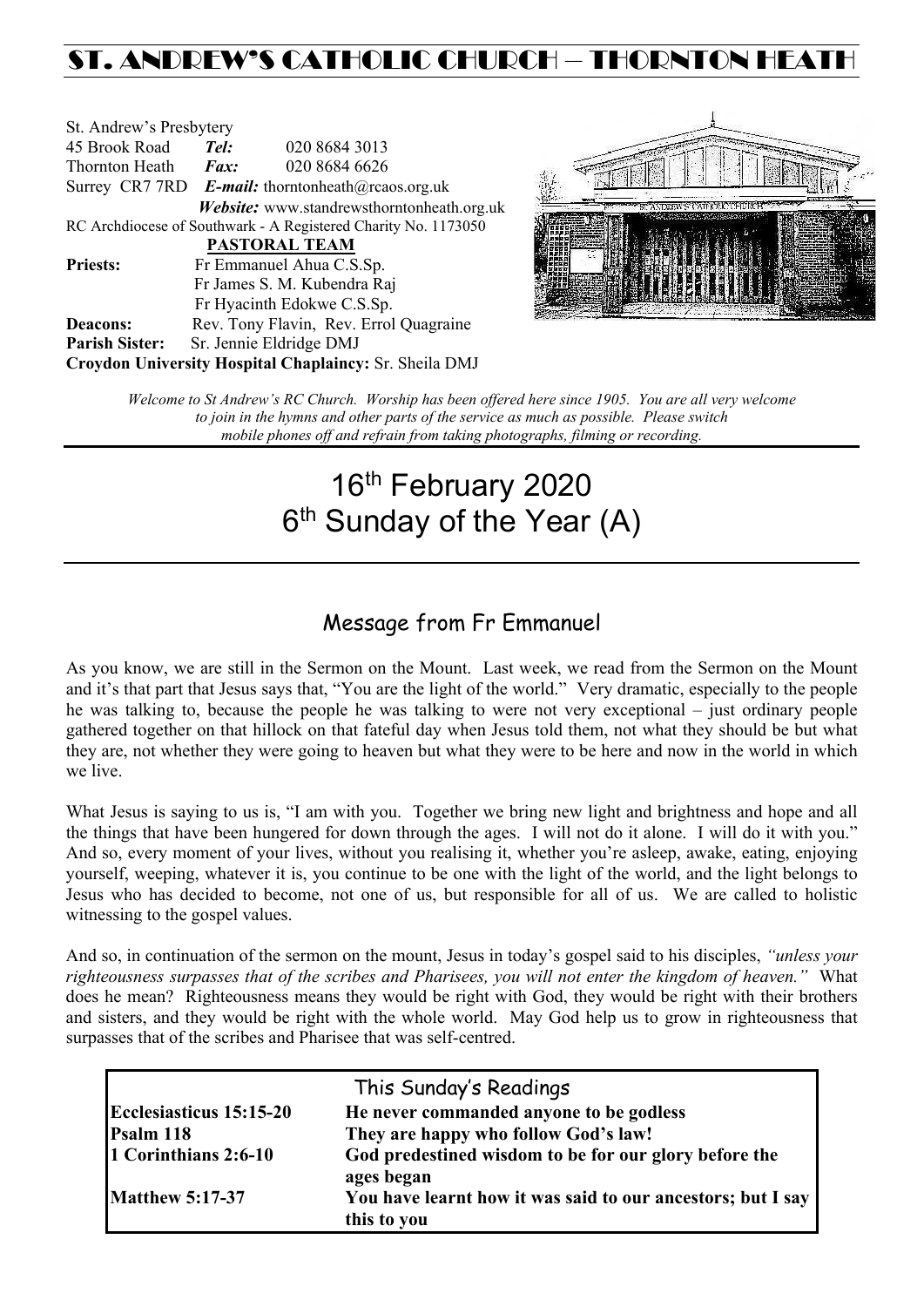# Diary for the Week

| <b>Sunday 16th February</b>        |                    | 6.00pm (Saturday) First Mass of Sunday     | Paul Etuka RIP                      |
|------------------------------------|--------------------|--------------------------------------------|-------------------------------------|
| $6th$ Sunday of the Year           |                    |                                            |                                     |
|                                    | 9.30am             | Mass                                       | Parishioners                        |
|                                    | 11.30am            | Mass                                       | Teresa & Kevin Aidoo RIP            |
|                                    | 5.00pm             | <b>Rosary</b>                              |                                     |
|                                    | $5.15 - 5.45$ pm   | <b>Exposition and Benediction</b>          |                                     |
|                                    | 6.00 <sub>pm</sub> | Mass                                       | Kidane Family RIP                   |
|                                    | $7.00 - 9.00$ pm   | <b>Charismatic Prayer Group</b>            |                                     |
| Monday 17th February               | 7.30am             | Mass                                       | Bridie Furey RIP (Anniv)            |
| The Seven Holy Founders            | 10.00am            | <b>Funeral Mass</b>                        | John Claude Jackson RIP             |
| of the Servite Order               | $7.00 - 8.00$ pm   | <b>Parish Surgery</b>                      |                                     |
| James $1:1-11$                     |                    |                                            |                                     |
| Mark 8:11-13                       |                    |                                            |                                     |
| Tuesday 18 <sup>th</sup> February  | 7.30am             | Mass                                       | Patricia Wocial (Special Intention) |
| Feria                              | 10.00am            | Mass                                       | <b>Breda Furey RIP</b>              |
| James 1:12-18                      |                    |                                            |                                     |
| Mark 8:14-21                       |                    |                                            |                                     |
| <b>Wednesday 19th February</b>     | 7.30am             | Mass                                       | Kirshan Andradi (Well being)        |
| Feria                              | 10.00am            | Mass                                       | Rosalina Velbis                     |
| James 1:19-27                      | 6.00pm             | <b>Lectio Divina Group (hall)</b>          |                                     |
| Mark 8:22-26                       | 7.30pm             | <b>Legion of Mary (hall)</b>               |                                     |
| Thursday 20 <sup>th</sup> February | 7.30am             | Mass                                       | Mary Ann Jones                      |
| Feria                              | 10.00am            | Mass                                       | The Ritchie Family                  |
| James 2:1-9                        | $7.00 - 8.30$ pm   | <b>Cubs (St James the Great)</b>           |                                     |
| Mark 8:27-33                       |                    |                                            |                                     |
| <b>Friday 21st February</b>        | 7.30am             | Mass                                       | <b>James Power</b>                  |
| Saint Peter Damian                 | 10.00am            | Mass                                       | Timothy Andradi RIP                 |
| James 2:14-24. 26                  |                    | 10.30am - 10pm Adoration all day in Church |                                     |
| Mark 8:34-9:1                      | 6.30pm             | <b>Brownies/Guides (hall)</b>              |                                     |
| Saturday 22 <sup>nd</sup> February | $9.20 - 11.15$ am  | <b>First Holy Communions</b>               |                                     |
| The Chair of Saint Peter           | 9.30am             | <b>Mass</b>                                | Fr John Ehichioya RIP               |
| the Apostle                        | 10.00am            | <b>Rosary</b>                              |                                     |
| $1$ Peter 5:1-4                    | $10.00 - 10.30$ am | <b>Confessions</b>                         |                                     |
| Matthew 16:13-19                   | $5.00 - 5.30$ pm   | <b>Confessions</b>                         |                                     |
|                                    | 6.00 <sub>pm</sub> | First Mass of Sunday                       | Con Mahoney (Anniv)                 |
| Sunday 23 <sup>rd</sup> February   | 9.30am             | Mass                                       | Parishioners                        |
| $7th$ Sunday of the Year           | 11.30am            | Mass                                       | Francis D'Souza RIP (Anniv)         |
|                                    | 3.00pm             | <b>Confirmation Candidates &amp;</b>       |                                     |
| Day for the Unemployed             |                    | <b>Parents Meeting (Church)</b>            |                                     |
|                                    | 5.00pm             | Rosary                                     |                                     |
|                                    | $5.15 - 5.45$ pm   | <b>Exposition and Benediction</b>          |                                     |
|                                    | 6.00 <sub>pm</sub> | Mass                                       | Fr Edward Mostyn                    |
|                                    | $7.00 - 9.00$ pm   | <b>Charismatic Prayer Group</b>            |                                     |

| Money Matters                     |            |  |  |  |
|-----------------------------------|------------|--|--|--|
| <b>Collection Last Sunday</b>     | £1,016.99  |  |  |  |
| Payment by Standing Order         | £ $700.00$ |  |  |  |
| Total offertory                   | £1,716.99  |  |  |  |
| Collection for Racial Justice Day | £ 378.72   |  |  |  |
| Thank you for your generosity     |            |  |  |  |



Altar Servers Church Cleaners<br>
This week Team 2 This week Sancho's Du This week Team 2 This week Sancho's Dusters<br>
Next week Team 3 Next week St Jude's Group Next week St Jude's Group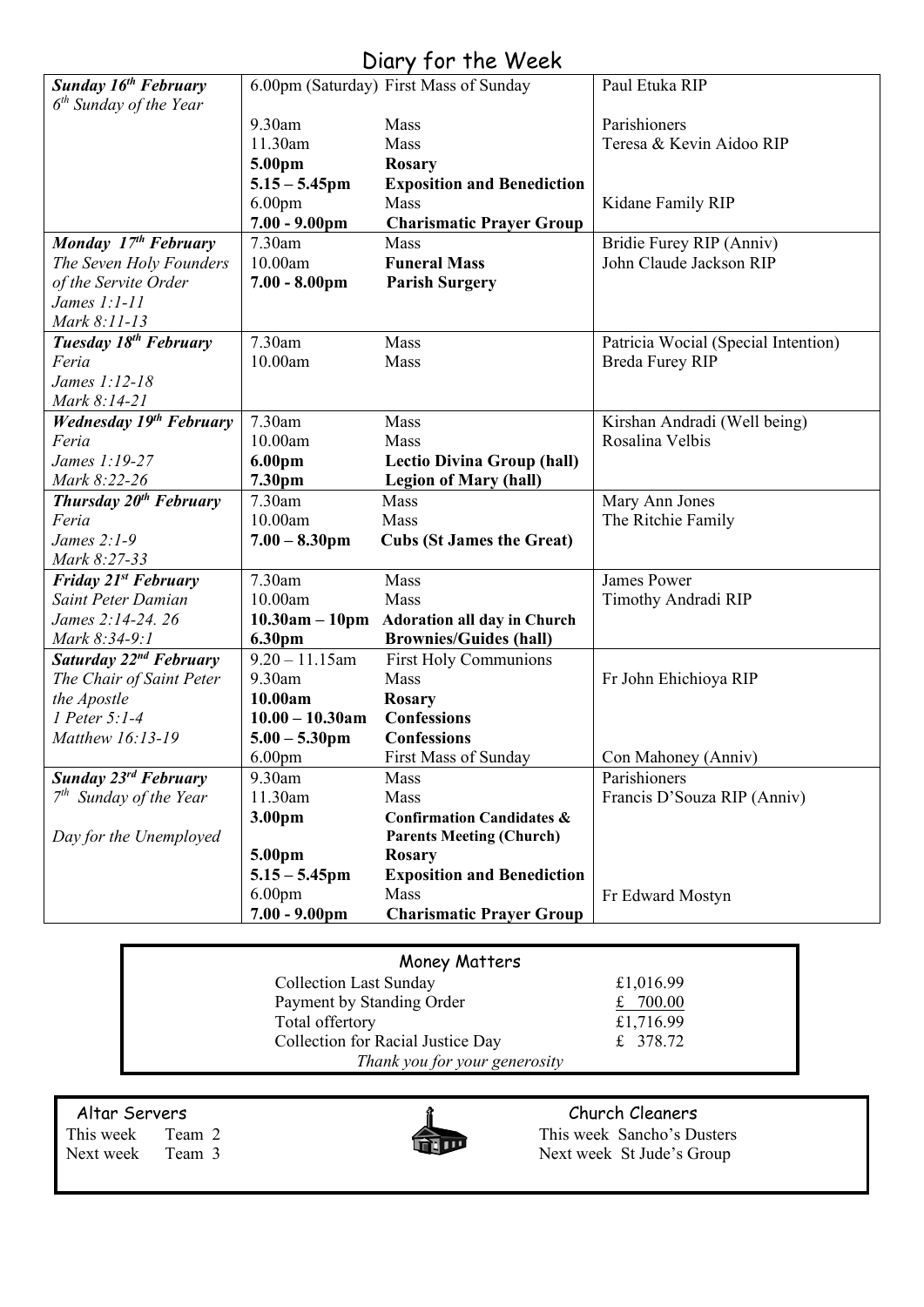# St. Andrew's Parish Notices

### **ALTAR SERVERS MEETING**

Throughout all the changes with the priests in our parish and the fact that we have not met for over a year, it is clear that we need to come together and formally introduce to ourselves, our priests as one body. Therefore an Altar Servers meeting on Saturday 29<sup>th</sup> February at 11am in the Church has been arranged. This meeting shall be attended by all our priests and all Altar Servers from all the teams are requested to come along. Frs Emmanuel, Hyacinth and James look forward to meeting you all on the 29<sup>th</sup> February at 11am. Parents are also invited to attend. Please can everyone ensure that they attend this important meeting.

#### **GHANAIAN COMMUNITY MEETING**

The group will be meeting today Sunday  $16<sup>th</sup>$  February after the 11.30am Mass in the hall.

#### **LENT 2020**

On Ash Wednesday, 26<sup>th</sup> February, there will be Masses at 7.30am, 10.00am and 8.00pm. This marks the start of Lent and is a day of Fasting and Abstinence. Ashes are blessed during Mass.

#### **Lenten Reflections on the God who speaks**

As part of celebrating the Year of the Word, during Lent we will be having reflections on our Lent Scripture Project. These will be held every Thursday evening starting on 27<sup>th</sup> February for six weeks with the last one on  $2<sup>nd</sup>$  April, at  $7.30 - 9.00$ pm in the hall. The hall will be open from 7.00pm when teas and coffees will be served. Please check our poster in the porch for more details.

#### **Lenten Masses in Croydon University Hospital**

Also on Ash Wednesday there will be Mass at 12 noon and every Monday during Lent at 12 noon, in the hospital Chapel (near Woodcroft Road). All are most welcome.

#### **WEEKLY ADORATION**

Please join us in the weekly Friday Adorations which will take place every Friday here at St Andrews from 10.30am – 10pm. All are very welcome to participate.

#### **A DAY WITH JESUS**

You are invited to the 'A Day with Jesus' Ministry being held here at St Andrew's Church on every fourth Saturday of every month from  $12 - 4.00$ pm. The next one will be on Saturday  $22<sup>nd</sup>$  February, please see the notice board for full programme details and contacts.

#### **SECOND COLLECTION NEXT WEEK**

The collection will be for Poor Parishes. This collection enables the Archbishop to make grants to some of the smaller parishes in the Diocese.

# **NIGERIAN CATHOLIC COMMUNITY**

The group will be meeting on Sunday 23<sup>rd</sup> February in the hall after the 11.30am Mass.

### **PRAYER FOR THE YEAR OF THE WORD – 2020**

Living God, You walk alongside us and speak to us throughout the Scriptures. Your Son, Jesus Christ, listens to our hopes and fears and shows us how to live for one another. Send us the Holy Spirit to open our hearts and minds so that we may be your witnesses throughout the world. **Amen.**

**V.** Your word is our path and your truth is our light.

### **R. This day and every day.**

Our Lady of the Annunciation *Pray for us*

St Matthew *Pray for us*